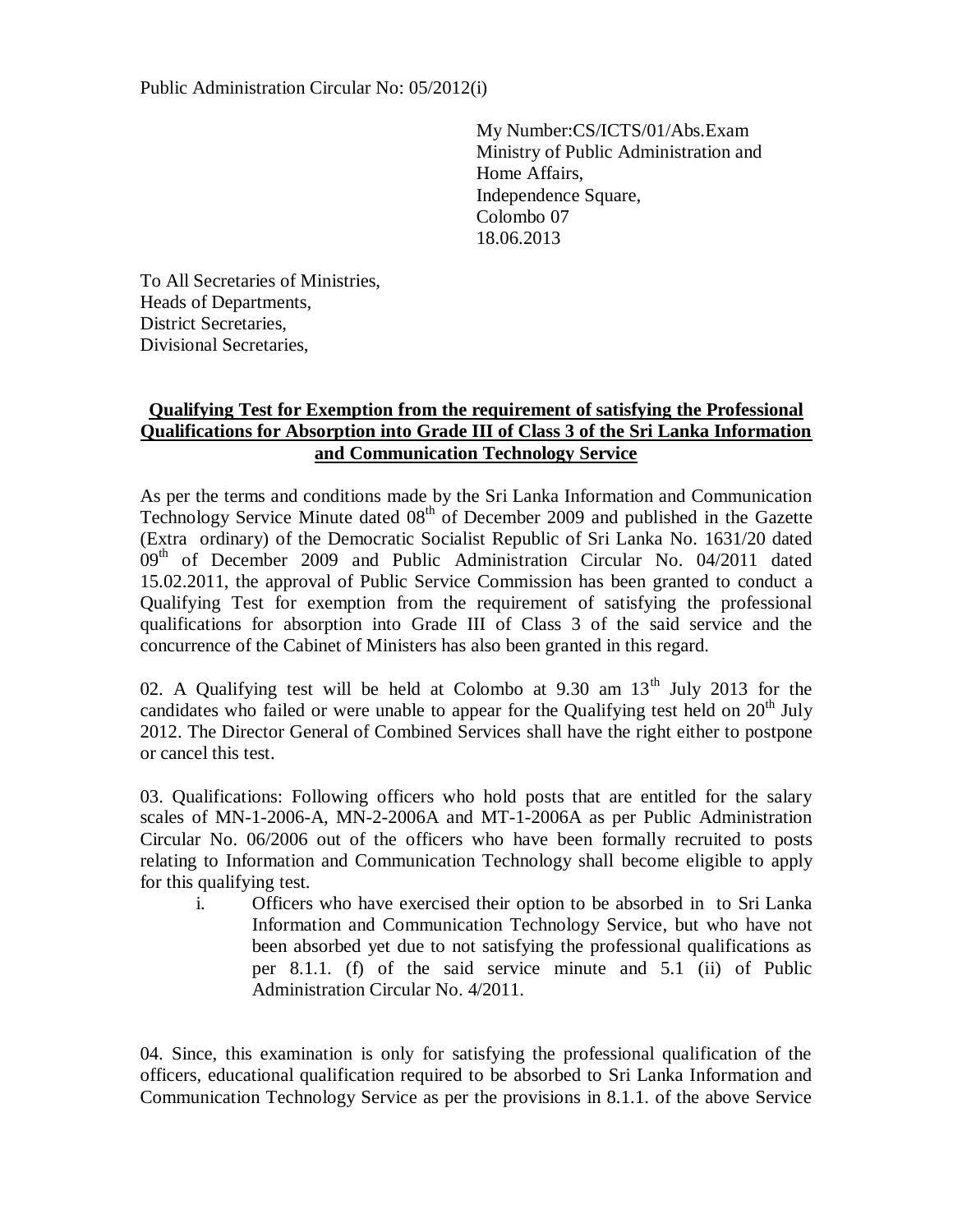Minute and 5.1 (i) of Public Administration Circular No. 04/2011 shall be satisfied within the concessionary period specified in Section 05 of the said circular.

05. This examination shall be conducted by the Director of Sri Lanka Institute of Development Administration and all candidates shall be bound to comply with the rules and regulations imposed by him. Candidates shall be subjected to punishments imposed by the disciplinary authority for violation of any of these rules and regulations.

06. Applications shall be in the form of the specimen appended to this circular. Applications shall be prepared according to the specimen and duly perfected applications shall be sent through the respective Secretaries of Ministries/Heads of Departments to reach the "Director General of Combined Services, Ministry of Public Administration and Home Affairs, Independence Square, Colombo 07", by registered post on or before 1<sup>st</sup> of July 2013. The top left hand corner of the envelop containing the application shall bear the words, "Qualifying Test to satisfy the Professional Qualifications for Absorption into Sri Lanka Information and Communication Technology Service". Applications received after the closing date shall be rejected. Inquiries about applications lost or delayed in post, directed to any persons other than to the address given in this notification, shall not be considered.

07. Application - shall be prepared in an A4 size paper using both sides indicating numbers from 1.0 to 3.0 in the first page and the remaining numbers in the next page. Application can be prepared by computers, but it shall strictly be filled clearly by the candidate in his/her own handwriting. Further, it is informed that photocopies of the application shall not be forwarded.

- 7.1 Applications which are incomplete and not conforming to the specimen shall be rejected without prior notice.
- 7.2 This examination shall be conducted in Sinhala, English and Tamil Mediums. Applicants shall face the exam either in the language medium in which they entered the service or any other official language or in English medium. Candidates shall not be allowed to change the language medium selected by them.
- 7.3 It is required to indicate the name of the examination in English also in the applications prepared both in Sinhala and Tamil mediums. Further, the applicant shall see to it that the application has been prepared in accordance with the specimen. It is advisable to keep a photocopy of the application by the candidate.
- 7.4 It is the responsibility of the Secretary of the Ministry/Head of the Department to place the relevant official date stamp on the duly completed applications handed over by the officer on the date of handing over itself, complete and certify the relevant section, indicate the date of certifying and send it to the prescribed address before the closing date.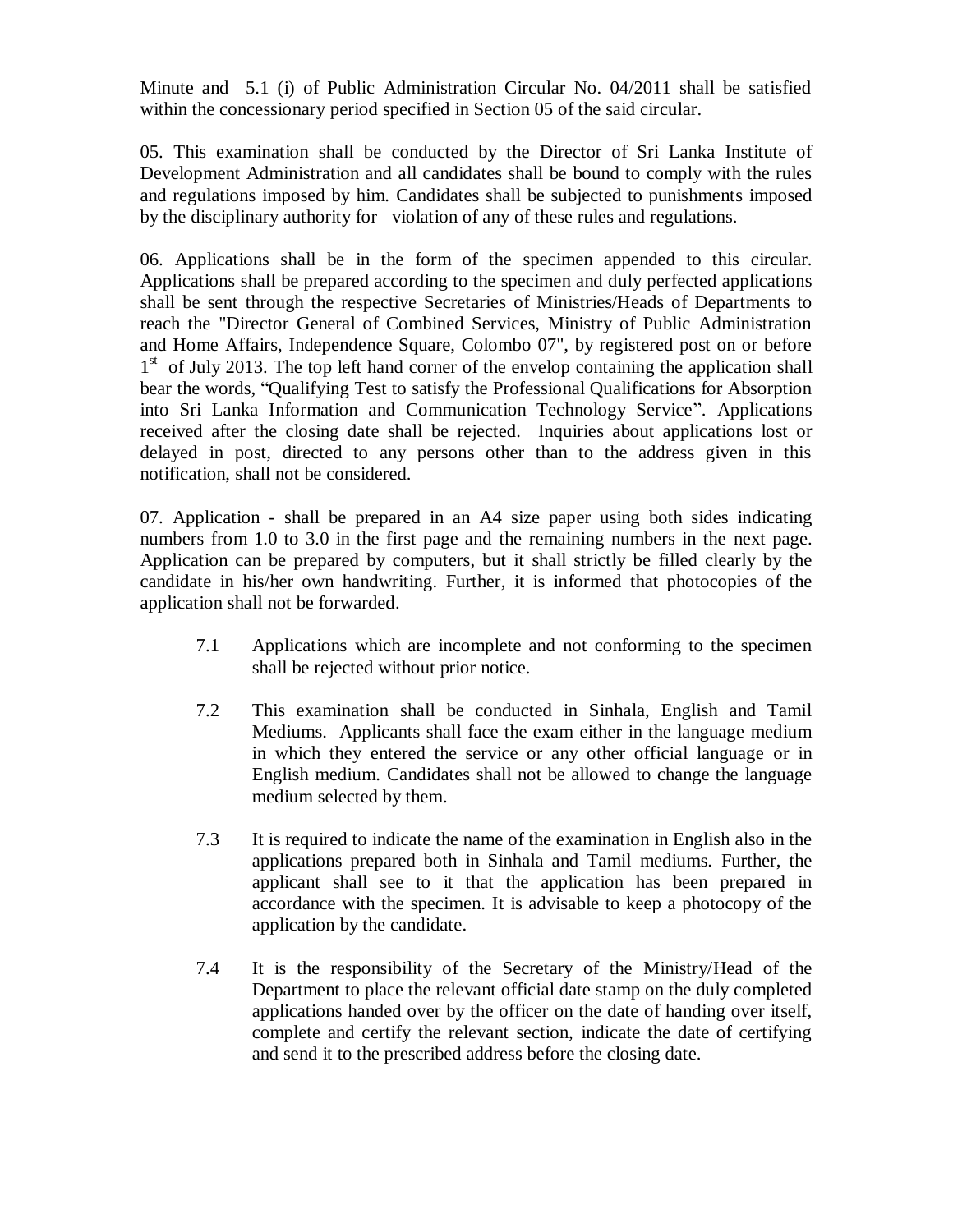08. Director of Sri Lanka Institute of Development Administration shall issue admission cards in respect of each candidate whose application for the written test has been accepted. Issue of an admission card to a candidate does not necessarily mean that his/her qualifications for appearing for the examination have been accepted. Candidates appearing for the examination shall get their signatures on the admission cards attested in advance and surrender to the supervisor of the examination hall. Without such admission card, no candidate shall be allowed to sit the examination. Candidates shall sit the examination in the examination hall assigned to him/her.

09. If the admission card is not received a week prior to the date of the examination action shall be taken to obtain the admission card by forwarding the certified photocopies of the application submitted by you to the Director Sri Lanka Institute of Development Administration. In case of applicants residing outside Colombo, a letter of request furnishing a fax number to send the admission card shall be sent along with above documents whilst keeping a copy. Inquiries made by the candidates who are unable to furnish the above mentioned documents shall not be considered.

10. Heads of the respective Institutions shall approve duty leave for the officers who posses the admission cards issued by the Director of Sri Lanka Institute of Development Administration enabling them to sit the examination. No traveling expenses shall be paid in this regard.

11. Identity of the candidates – Candidates shall be required to prove their identity to the satisfaction of the supervisor of the examination hall when they sit the examination. For this purpose, any of the following shall be submitted to the supervisor of the examination hall.

- i. National Identity Card issued by the Department of Registration of Persons.
- ii. A valid pass port.

The candidature of any applicant who fails to produce one of the above documents shall be cancelled at the discretion of the Director of Sri Lanka Institute of Development Administration.

12. Penalty for furnishing false information:-

- i. If a candidate is found to be ineligible as per the regulations pertaining to this examination, his/her candidature is liable to be cancelled at any stage prior to, during or after the examination.
- ii. If a candidate has furnished false information purposely or has suppressed any material fact willfully, he or she is liable for dismissal from public service.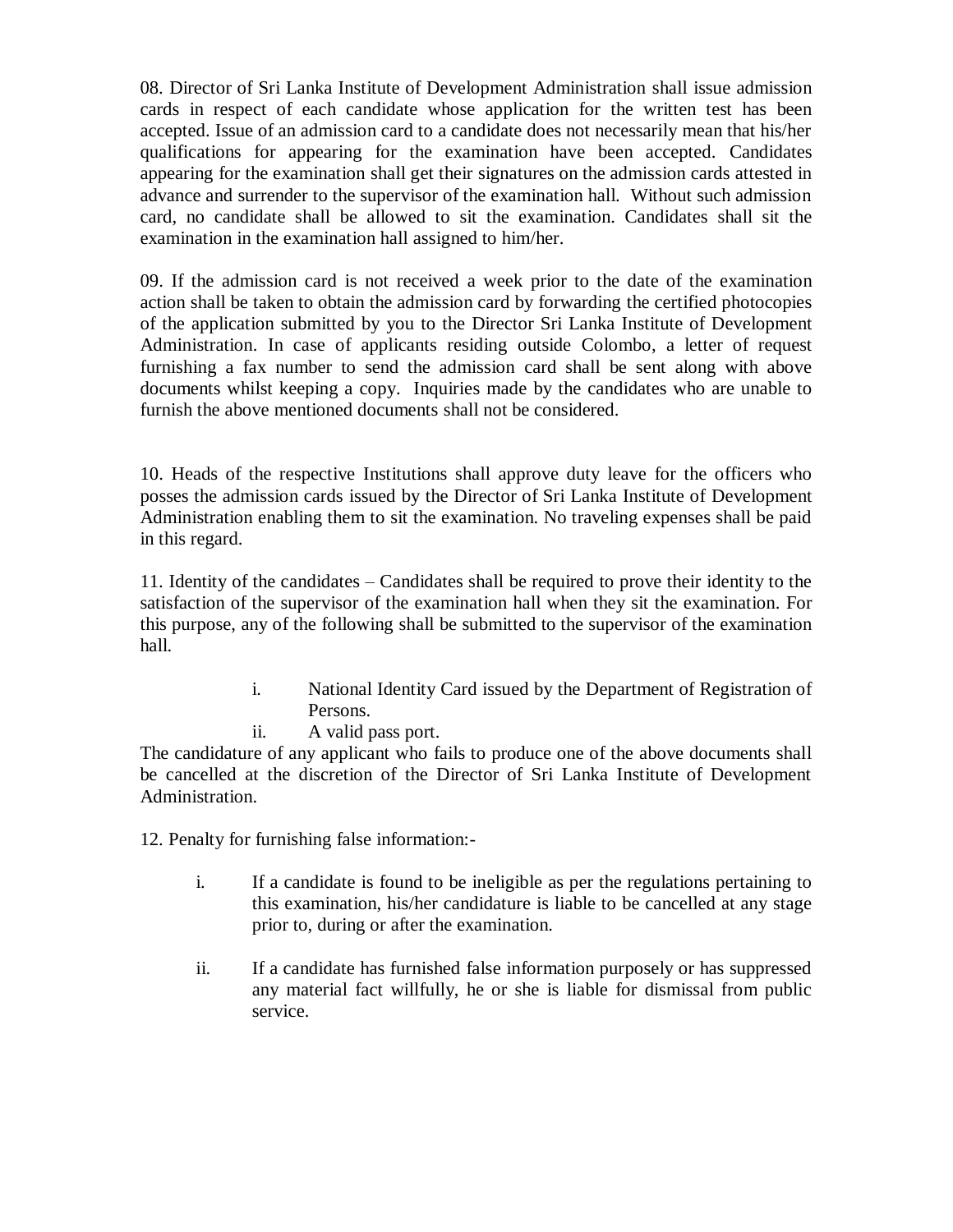13. Procedure of Examination: The question paper and syllabus are as follows.

| Subject                                | <b>Marks</b> | Duration             |
|----------------------------------------|--------------|----------------------|
| Basic knowledge on Computer Technology | 100          | $1\frac{1}{2}$ hours |

This question paper consists of multiple choice and target questions and knowledge on computer literacy shall be tested under below mentioned components.

- i. File management under the standard Operating System with the use of the computer.
- ii. Computer Word Processing.
- iii. Preparation and the use of spreadsheet.
- iv. Preparation by the use of computers.
- v. Data base creation and application.
- vi. Ability to use the internet and the Electronic Mail.

Note: A candidate shall obtain a minimum of 40 marks to pass the test.

14. The decision of the Secretary, Ministry of Public Administration and Home Affairs shall be final in respect of any matter not provided for in this circular.

> Sgd./ P.B. Abeykoon Secretary, Ministry of Public Administration and Home Affairs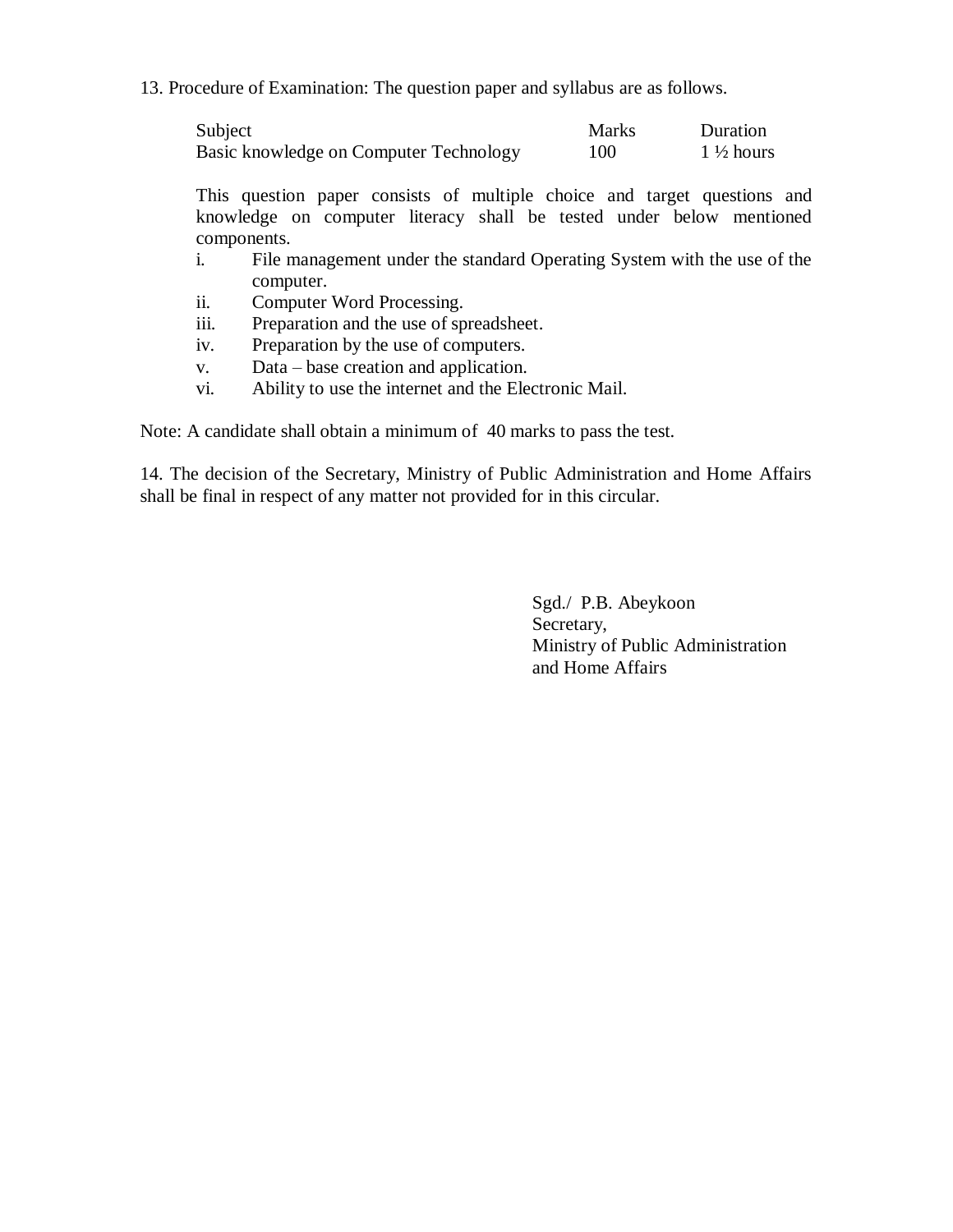**For Office Use** 

## **Qualifying Test for Exemption from the requirement of satisfying the Professional Qualifications for Absorption into Grade III of Class 3 of the Sri Lanka Information and Communication Technology Service-2013**

|     |                                    | Language Medium in which you sit for the Examination                                         |  |  |
|-----|------------------------------------|----------------------------------------------------------------------------------------------|--|--|
|     | Sinhala - 2, Tamil - 3, English- 4 |                                                                                              |  |  |
|     |                                    | (Indicate the relevant No. in the cage)<br>(The choice made by the candidate is irrevocable) |  |  |
| 01. | 1.1                                | E.g.:-SILVA, A.B.                                                                            |  |  |
|     | 1.2                                |                                                                                              |  |  |
|     | 1.3                                |                                                                                              |  |  |
| 02. | 2.1                                | Name and address of the Office/ Department /Institution (In block                            |  |  |
|     | 2.2                                | Name and address of the Office/ Department /Institution (In Sinhala/ In                      |  |  |
|     | 2.3                                | Address to which the admission card should be sent (In block capitals):-                     |  |  |
| 03. | 3.1                                | Gender:-                                                                                     |  |  |
|     | Female $-1$                        |                                                                                              |  |  |
|     | $Male - 0$                         | (Indicate the relevant No. in the cage)                                                      |  |  |
|     | 3.2<br>Year: -                     | Date of Birth:<br>Month: -<br>Date:-                                                         |  |  |
|     | 3.3                                | National Identity Card Number:-                                                              |  |  |